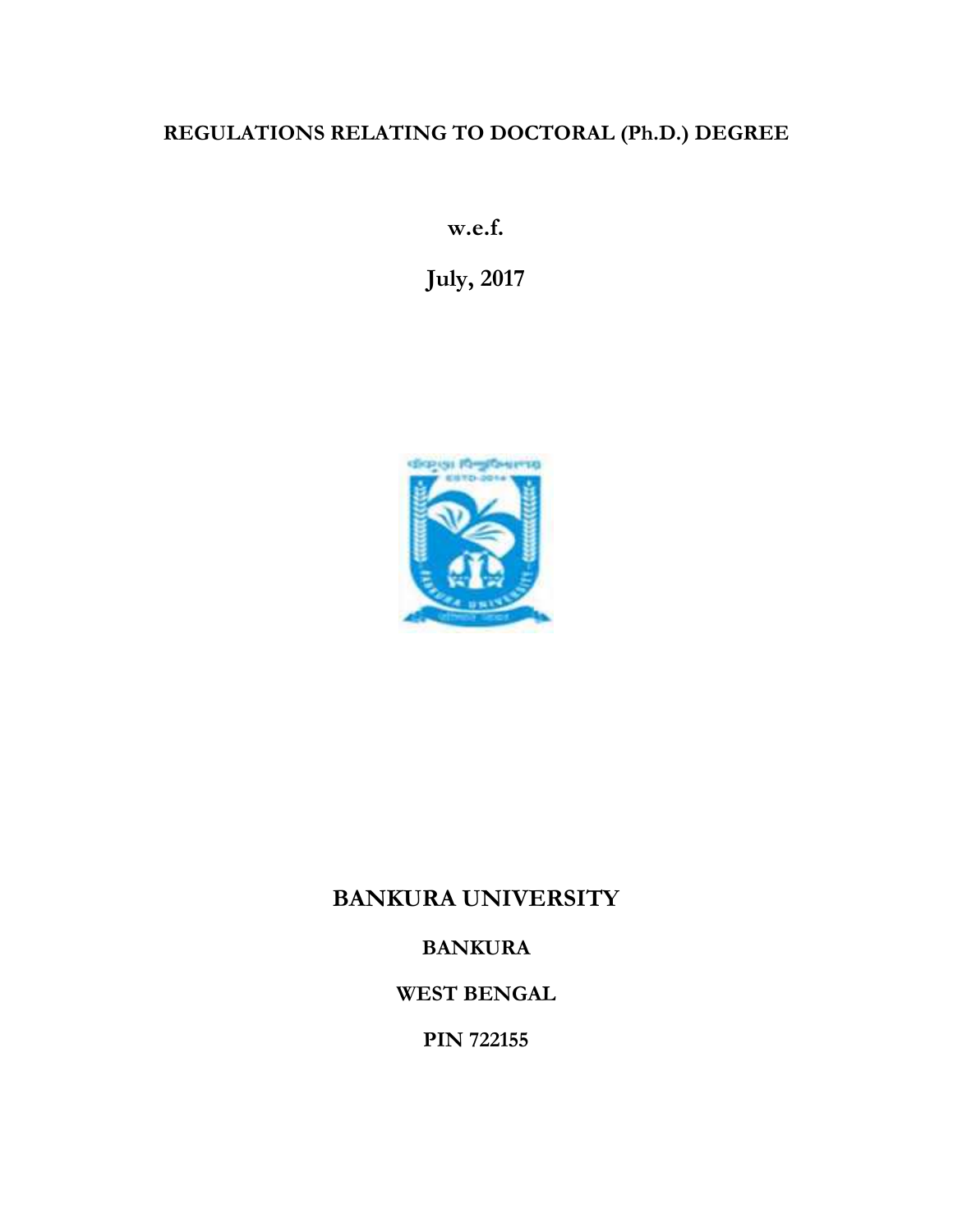## **Regulations Relating to Doctoral (Ph.D) Degrees**

[Approved by the Executive Council in its meeting held on 19.08.2017]

In exercise of the powers conferred by Sub Section (2) of Section 58 of Bankura University Act, 2013 (West Bengal Act XIX of 2013) and Section 112(1) and (2) of Chapter XIII of Bankura University First Statutes, 2016 Bankura University hereby makes the following Regulations, namely:-

#### **1. Preamble**

The Degree of Doctor of Philosophy (Ph.D.) is awarded to a candidate who has submitted a thesis on the basis of original work done in any particular discipline/inter-discipline that makes a contribution to the advancement of knowledge, which is approved by suitably appointed examiners and prerequisites, as per regulations.

#### **2. Short Title, Application & Commencement:**

- 2.1 These regulations may be called the **Bankura University (Regulation for the Degree of Doctor of Philosophy, Ph.D.), Regulations 2017**.
- 2.2 They shall apply to every candidate applying for admission, registration, conduct and conferment of the Degree of Doctor of Philosophy (Ph.D.) of this University.
- 2.3 They shall come into force with the passing of the same by the Executive Council of the University.
- 2.4 Notwithstanding anything contained in any other Rule or Regulation for the time being in force, all admissions, course works, registrations, and conferment of Degree shall be guided by these regulations.

## **3. Eligibility Criteria for Admission to Ph.D. Programme:**

Subject to the conditions stipulated in these Regulations, the following persons are eligible to seek admission to the Ph.D. programme: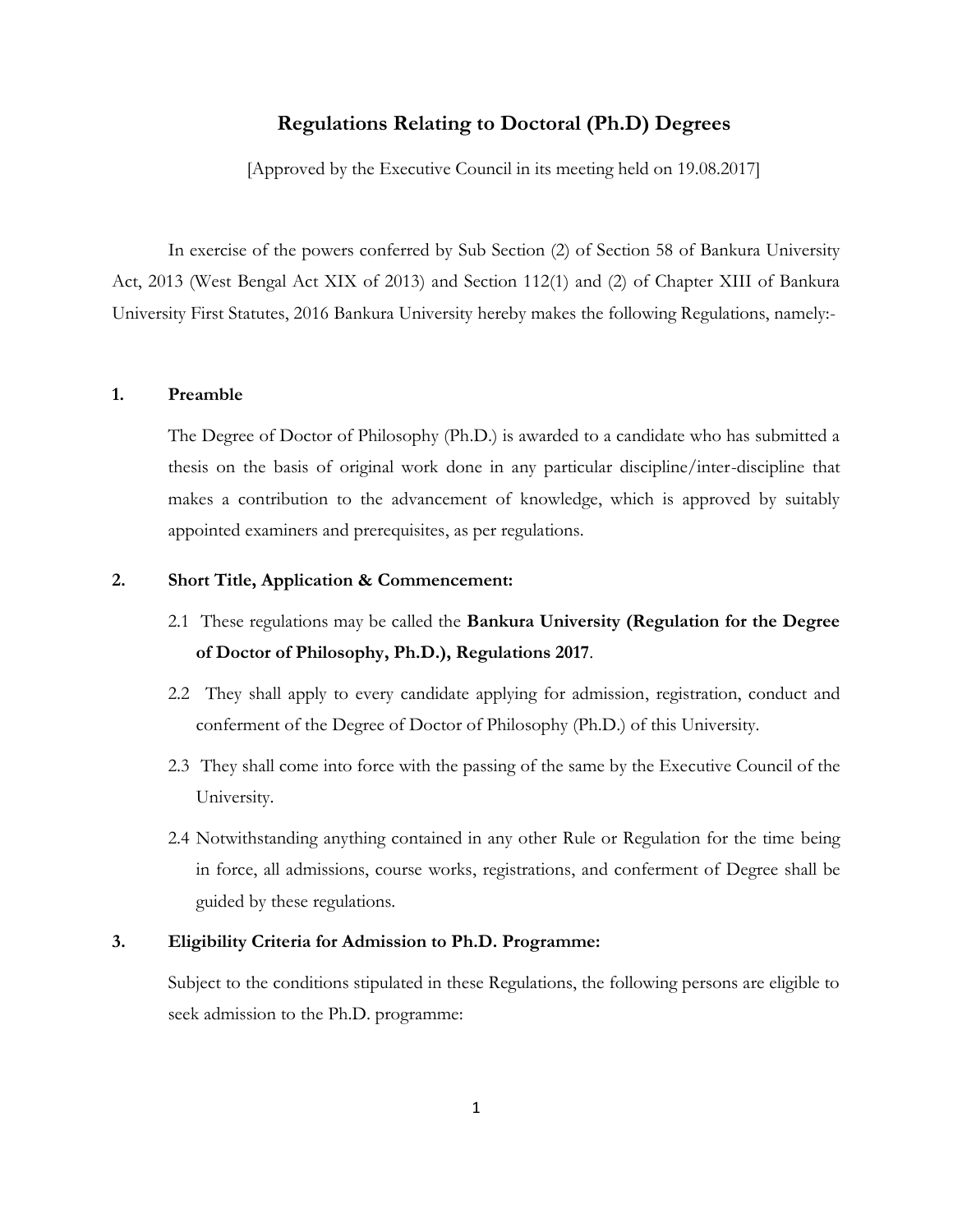- 3.1 Candidates for admission to the Ph.D. programme shall have a Master's degree or a professional degree declared equivalent to the Master's degree by the corresponding statutory regulatory body, with at least 55% marks in aggregate or its equivalent grade 'B' in the UGC 7-point scale (or an equivalent grade in a point scale wherever grading system is followed) or an equivalent degree from a foreign educational Institution accredited by an Assessment and Accreditation Agency which is approved, recognized or authorized by an authority, established or incorporated under a law in its home country or any other statutory authority in that country for the purpose of assessing, accrediting or assuring quality and standards of educational institutions. For joining Ph.D. programme in Education, eligibility in the last qualifying examinations should be: (a) M.A./ M.Sc. in Education - 55% or (b) M.Ed. – 55% preceded by M.A./ M.Sc. – 50 % and B.Ed. – 55%.
- 3.2 A relaxation of 5% of marks, from 55% to 50%, or an equivalent relaxation of grade, may be allowed for those belonging to SC/ST/OBC (non-creamy layer)/Differently- Abled and other categories of candidates as per the decision of the Commission from time to time, or for those who had obtained their Master's degree prior to 19th September, 1991. The eligibility marks of 55% (or an equivalent grade in a point scale wherever grading system is followed) and the relaxation of 5% to the categories mentioned above are permissible based only on the qualifying marks without including the grace mark procedures.
- 3.3 Candidates who have cleared the M.Phil. course work with at least 55% marks in aggregate or its equivalent grade 'B' in the UGC 7-point scale (or an equivalent grade in a point scale wherever grading system is followed) and successfully completed the M.Phil. Degree shall be eligible to proceed to do research work leading to the Ph.D. Degree in the same Institution in an integrated programme. A relaxation of 5% of marks, from 55% to 50%, or an equivalent relaxation of grade, may be allowed for those belonging to SC/ST/OBC (non-creamy layer)/differently-abled and other categories of candidates as per the decision of the Commission from time to time.
- 3.4 A person whose M.Phil. Dissertation has been evaluated and the *viva voce* is pending may be admitted to the Ph.D. programme of the same Institution.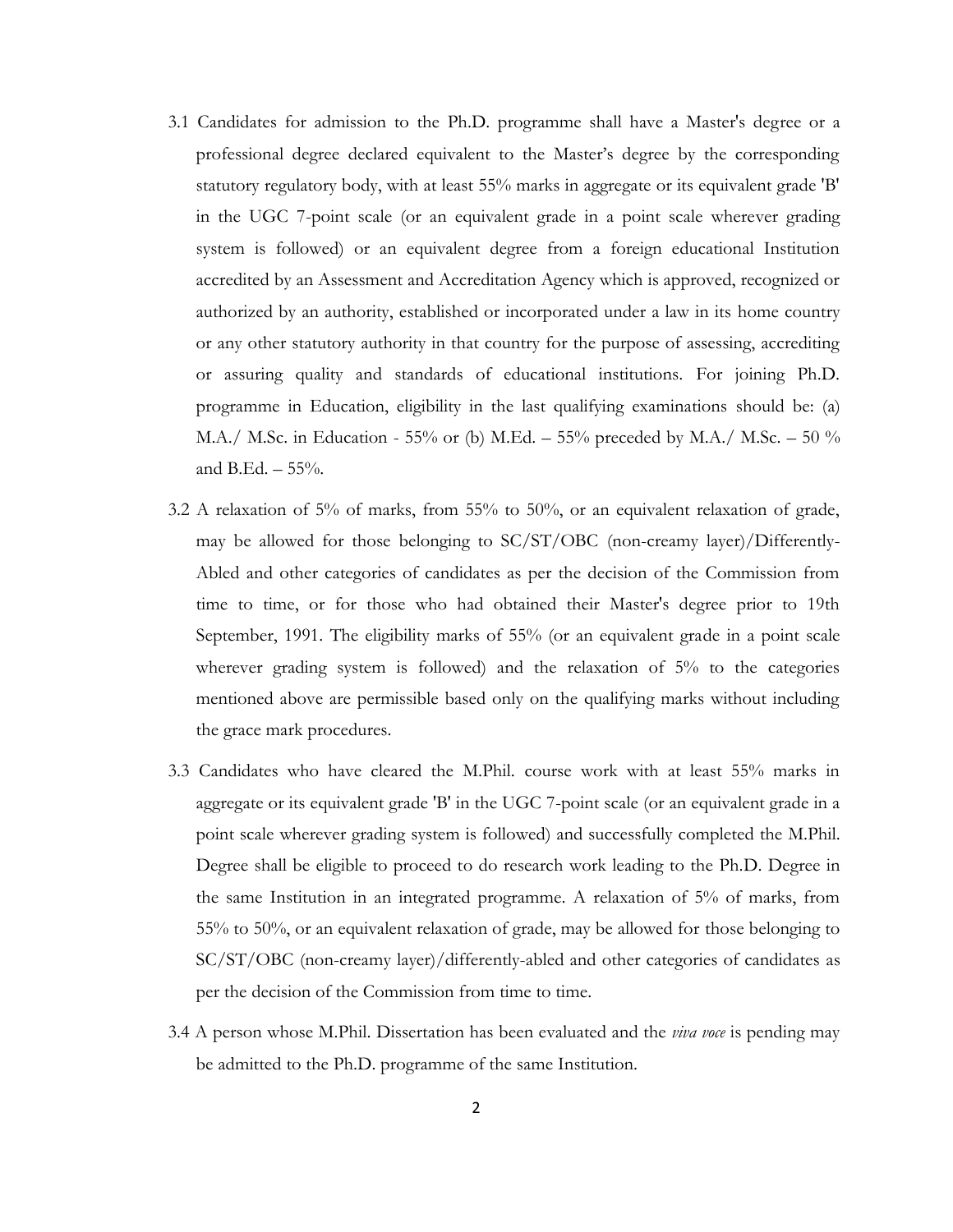3.5 Candidates possessing a Degree considered equivalent to M.Phil. Degree of an Indian Institution, from a Foreign Educational Institution accredited by an Assessment and Accreditation Agency which is approved, recognized or authorized by an authority, established or incorporated under a law in its home country or any other statutory authority in that country for the purpose of assessing, accrediting or assuring quality and standards of educational institutions, shall be eligible for admission to Ph.D. programme.

#### **4. Duration of the Programme:**

- 4.1 Ph.D. programme shall be for a minimum duration of three years, including course work and a maximum of six years.
- 4.2 Extension beyond the above limits will be governed by the relevant Rules as stipulated in the Statute/Ordinance of Bankura University.
- 4.3 Women candidates and Persons with Disability (more than 40% disability) may be allowed a relaxation of a maximum of two years during the Ph.D. programme. In addition, women candidates may be provided Maternity Leave/Child Care Leave once in the entire duration of Ph.D. for up to 240 days.

### **5. Procedure for Admission**

- 5.1 The University shall lay down and decide, in the beginning of the Admission, a predetermined and manageable number of doctoral students, based on the number of teachers eligible to guide doctoral research in any given subject-discipline and their respective vacancies.
- 5.2 A seat shall be considered to be vacant only after a registered research scholar submits his/her Thesis for Ph.D.
- 5.3 The available number of seats should be obtained from respective departments through the Doctoral Committee before notification. All faculty members of the department having Ph.D. degree shall be the members of the Doctoral Committee. The Head/T.I.C. of the Department shall be the *ex officio* Chairperson of the Doctoral Committee. The University shall notify the number of seats available for Ph.D. Programme in its website.
- 5.4 Admission to the Ph.D. programme shall be through the Ph.D. Entrance Test to be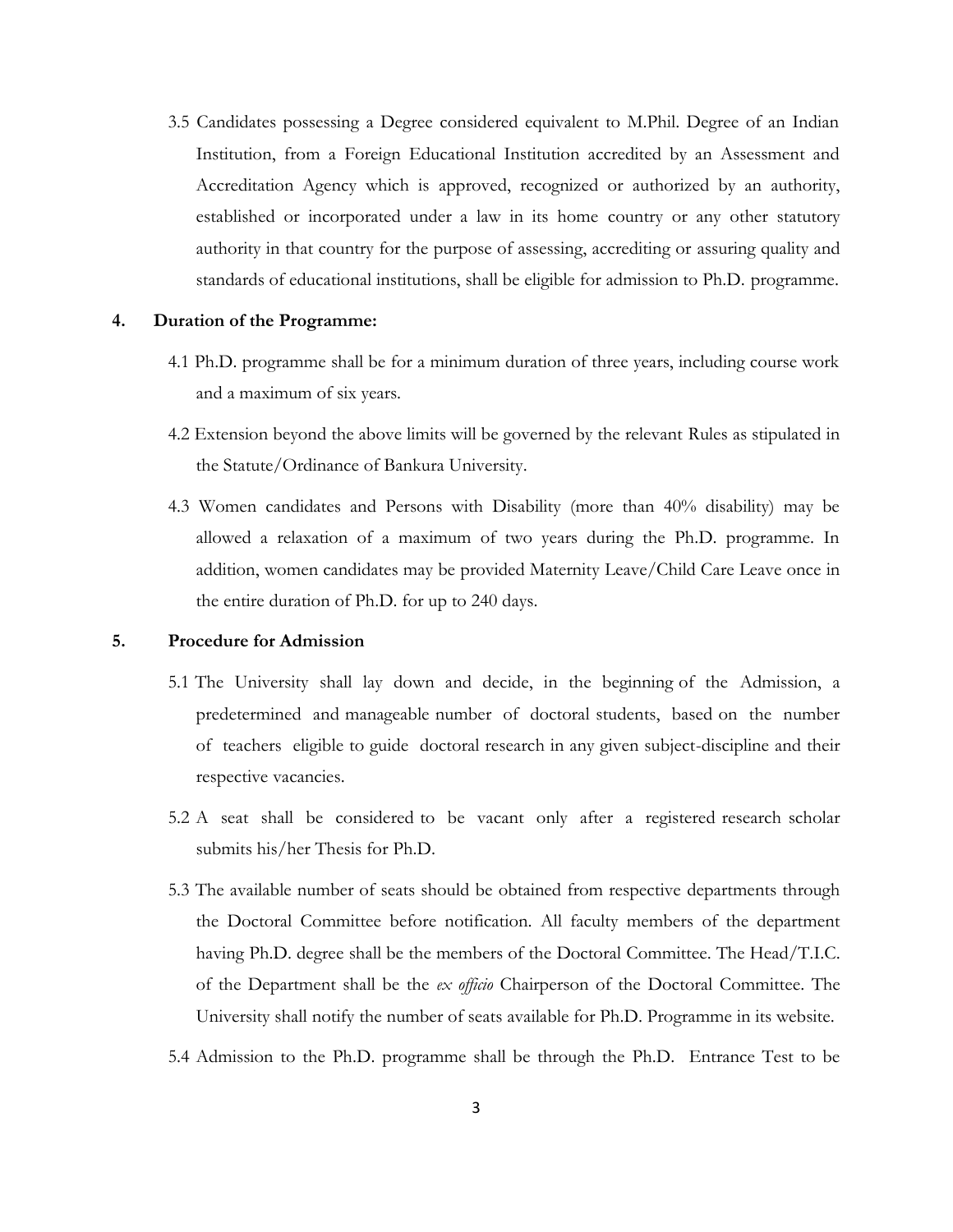conducted in the University by the PG Department/recognized Institute concerned in each discipline for Master's level students. The syllabus of the Entrance Test shall consist of 50% questions on research methodology and 50% on the concerned subject. The Entrance Test shall be conducted at the Centre(s) notified in advance (changes of Centres, if any, also to be notified well in advance).

- 5.5 Applicants, who have qualified UGC-NET (including JRF) / UGC-CSIR NET (including JRF) / SLET / GATE / JEST, or holding teacher fellowship or having M.Phil. Degree or having previously completed Ph.D Course work from any recognized University or any International student shall be exempted from the Ph.D. Entrance Test.
- 5.6 Once the results of the Ph.D. Entrance Test are declared (qualifying marks 50%), the concerned PG Department shall organize the meeting of the Board of Research Studies for presentation and *viva voce* for final selection of a Ph.D. candidate.
- 5.7 The PG Department concerned shall call only successful candidates for counselling-cuminterview session, wherein these candidates shall be expected to discuss their research interest/area through a presentation before a duly constituted Board of Research Studies which shall objectively assess their past academic records and award marks giving equal weightage to both of these aspects. To qualify in the *viva voce* test, the candidate must obtain a minimum of 50 % marks or as may be determined by the University Authority from time to time. Subject-wise merit list will be prepared and admission to fill up the vacant positions of Ph.D. Programme will be offered in order of merit.
- 5.8 Each PG Department/recognized Institute shall admit only a pre-determined number of students to its Ph.D. programme. After declaring the available seats in the respective subjects, no seat will be added later on.
- 5.9 The reservation of seats for SC, ST, OBC-A, and OBC-B, shall be as per the rules of the state government.
- 5.10 The University shall maintain the list of all the M.Phil. / Ph.D. registered students on its website on year-wise basis. The list shall include the name of the registered candidate, topic of his/her research, name of his/her supervisor/co-supervisor, date of enrolment/registration.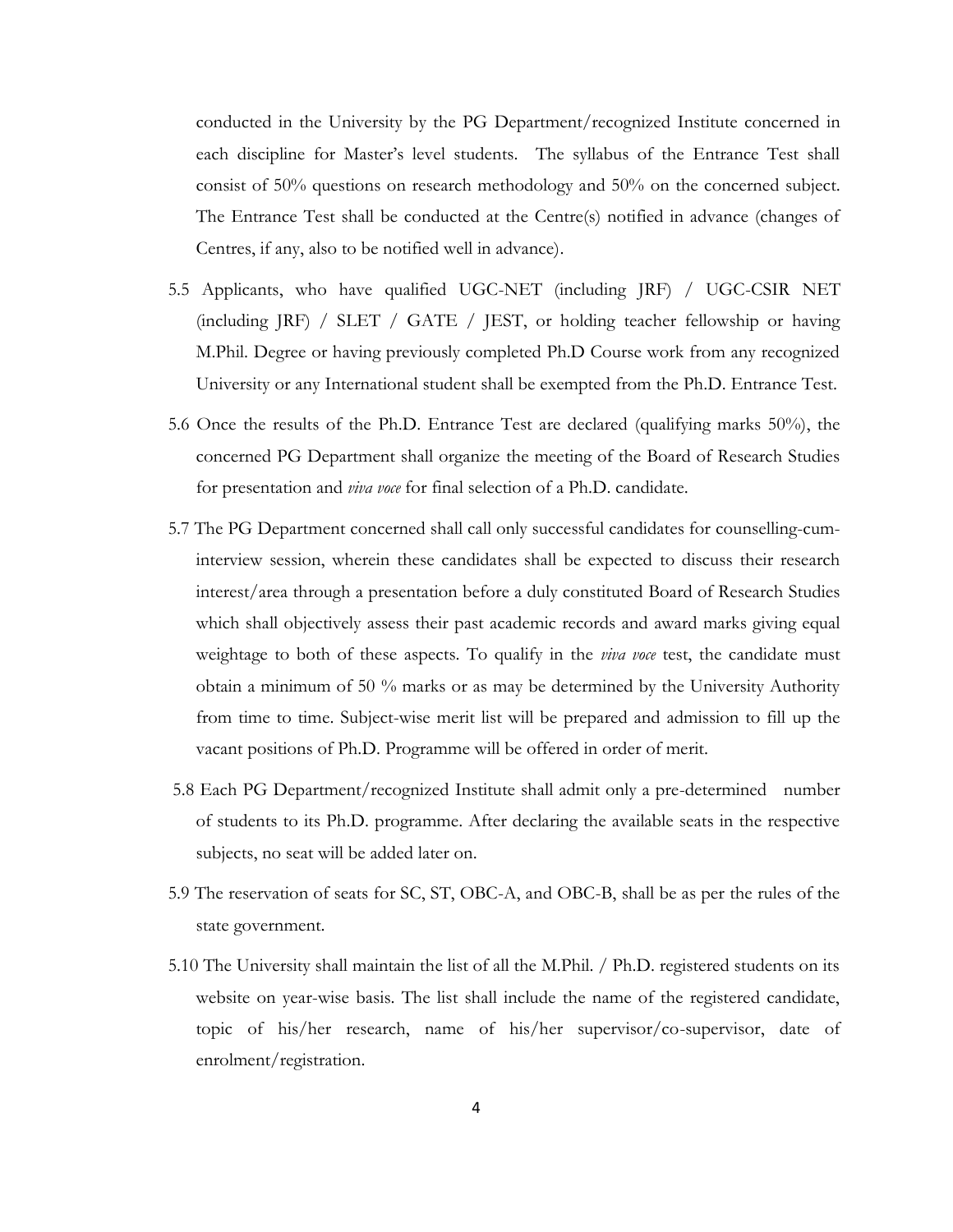#### **6. Fees**

Non-refundable fees related to the Ph.D. Programme may be determined by the University Authority from time to time.

#### **7. Allocation of Research Supervisor**

Eligibility criteria to be a Research Supervisor, Co-Supervisor, number of Ph.D. scholars permissible per Supervisor, etc. are given below

7.1 Any regular Whole Time Professor of the University/Institution with at least five research publications in refereed journals and any regular Whole Time Associate/Assistant Professor of the university/institution with a Ph.D. degree and at least two research publications in refereed journals may be recognized as Research Supervisor.

Provided that in areas/disciplines where there is no or only a limited number of refereed journals, the university may relax the above condition for recognition of a person as Research Supervisor with reasons recorded in writing.

- 7.2. External supervisors are not allowed. However, a Co-Supervisor can be allowed in inter disciplinary areas from other departments of the same institute or from other recognized institutions with the approval of the Board of Research Studies.
- 7.3 The allocation of Research Supervisor for a selected research scholar shall be decided by the Board of Research Studies depending on the number of scholars per Research Supervisor, the available specialization among the Supervisors and research interests of the scholars as indicated by them at the time of interview/*viva voce*.
- 7.4 In case of topics which are of inter-disciplinary nature, where the Board of Research Studies feels that the expertise in the Department has to be supplemented from outside, the Board of Research Studies may appoint a Research Supervisor from the Department itself, who shall be known as the Research Supervisor, and a Co-Supervisor from outside the Department/ Faculty/College/Institution on such terms and conditions as may be specified and agreed upon by the consenting Institutions/Colleges.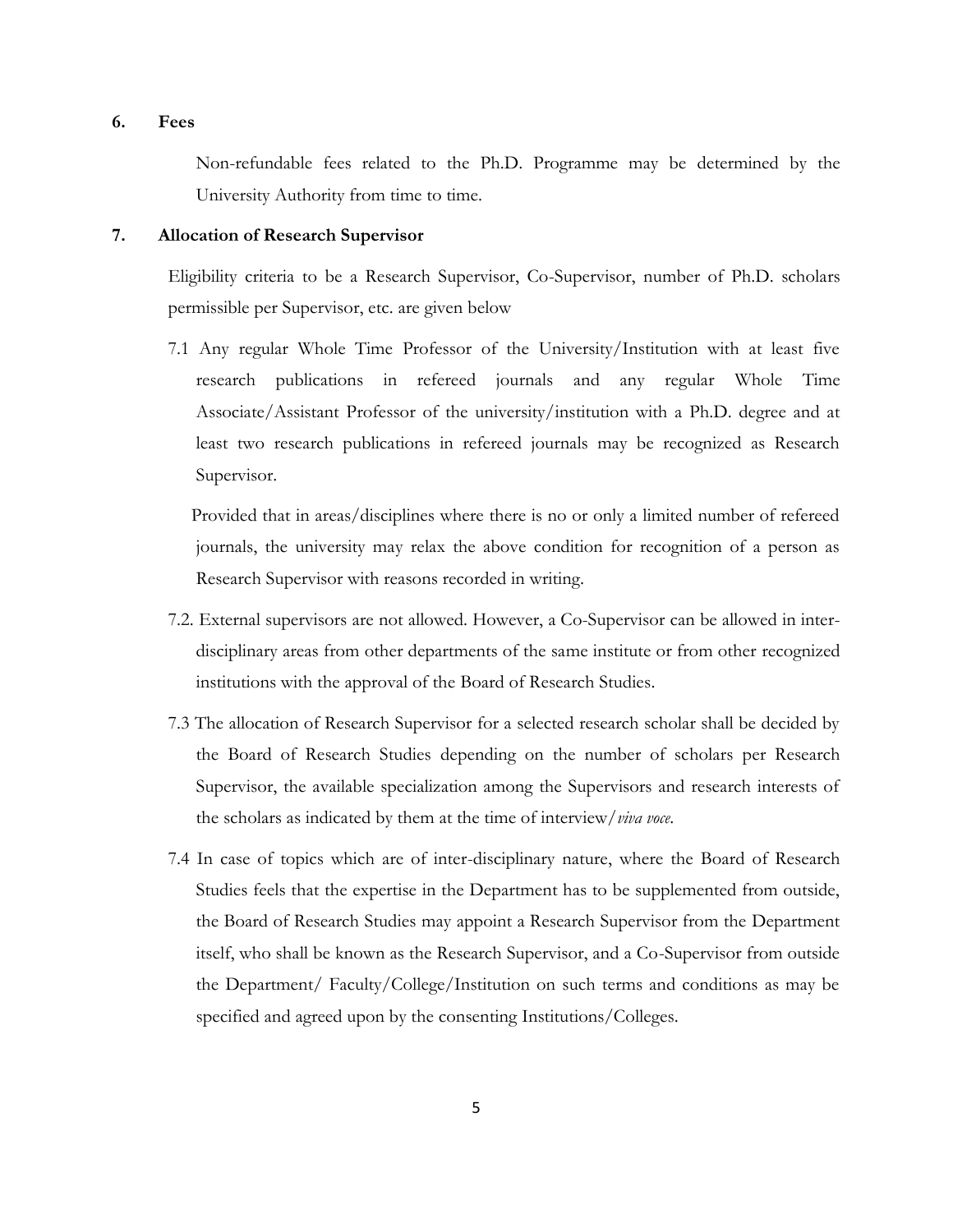- 7.5 A Research Supervisor/Co-Supervisor who is a Professor, at any given point of time, cannot guide more than Eight (8) Ph.D. scholars. An Associate Professor as Research Supervisor can guide up to a maximum of six (6) Ph.D. scholars and an Assistant Professor as Research Supervisor can guide up to a maximum of four (4) Ph.D. scholars.
- 7.6 In case of relocation of an Ph.D. woman scholar due to marriage or otherwise, the research data shall be allowed to be transferred to the University to which the scholar intends to relocate provided all the other conditions in these regulations are followed in letter and spirit and the research work does not pertain to the project secured by the parent institution/ supervisor from any funding agency. The scholar will however give due credit to the parent guide and the institution for the part of research already done.

#### **8. Course Work:**

Credit Requirements, number, duration, syllabus, minimum standards for completion, etc.

- 8.1 The credit assigned to the Ph.D. course work shall be a minimum of 08 credits and a maximum of 16 credits.
- 8.2 The course work shall be treated as prerequisite for Ph.D. preparation. A minimum of four credits (one full paper of 100 marks) shall be assigned to one or more courses on Research Methodology which could cover areas such as quantitative methods, computer applications, research ethics and review of published research in the relevant field, training, field work, etc. Other courses shall be advanced level courses preparing the students for Ph.D. degree.
- 8.3 All courses prescribed for Ph.D. course work shall be in conformity with the credit hour instructional requirement and shall specify content, instructional and assessment methods. They shall be duly approved by the Board of Research Studies.
- 8.4 The Department where the scholar pursues his/her research shall prescribe the course(s) to him/her based on the recommendations of the Board of Research Studies.
- 8.5 All candidates admitted to the Ph.D. programmes shall be required to complete satisfactorily the course work prescribed by the Board of Research Studies during the initial one semester.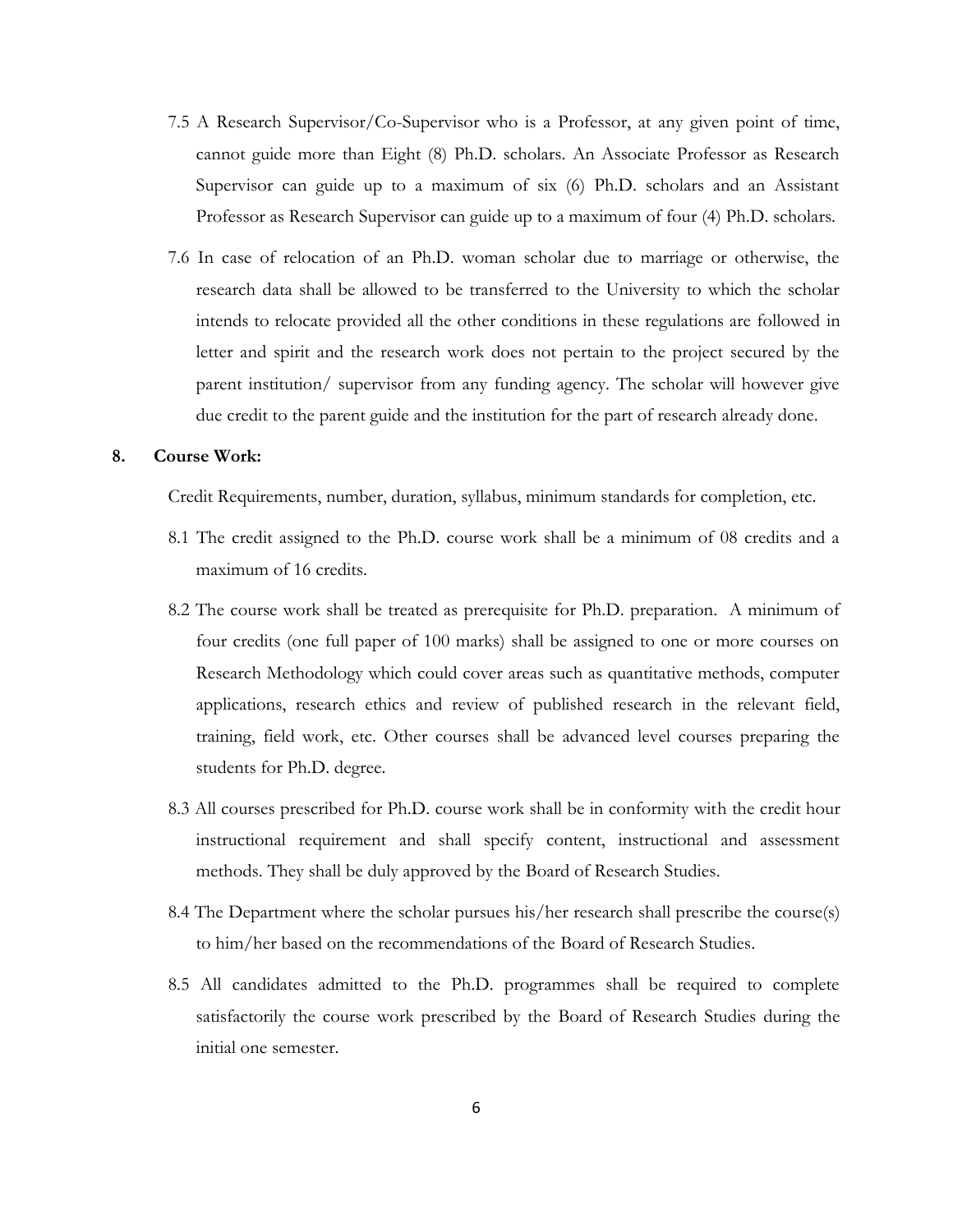- 8.6 Candidates already holding M.Phil. degree and admitted to the Ph.D. programme, or those who have already completed the course work in M.Phil. and those who have already completed Ph.D. course work in any recognized University, may be exempted by the Department from the Ph.D. course work. All other candidates admitted to the Ph.D. programme shall be required to complete the Ph.D. course work prescribed by the Department.
- 8.7 A Ph.D. scholar has to obtain a minimum of 55% of marks or its equivalent grade in the UGC 7-point scale (or an equivalent grade/CGPA in a point scale wherever grading system is followed) in the course work in order to be eligible to continue in the programme and submit the thesis. Unsuccessful candidates, due to not appearing for the examination or not obtaining the qualifying marks in the examination are eligible to appear once in the next chance for the said purpose to qualify the Ph.D. course work examination.
- 8.8 Regarding the Ph.D. course work examination, Research Advisory Committee will recommend the name of paper-setters, moderators, examiners with the approval of the Vice Chancellor. HOD/Teacher-in-Charge will act as a convener in the moderation board, prepare the final question papers, and look after the total examination process i.e. works during and after the examination. Finally, all answer scripts and tabulation sheet (hard copy and soft copy) will be submitted to the Authority.

## **9. Functions of the Doctoral Committee shall be as follows:**

- 9.1 To determine the number of seats available in the Departments/Centres for Ph.D. programme, and specializations related thereto;
- 9.2 To conduct the entrance examination of the Ph.D. programme;

9.3 To prepare and publish the list of the qualified candidates of the entrance examination.

### **10. Board of Research Studies and its functions:**

- 10.1 There shall be a Board of Research Studies, as defined in the Statutes/Ordinances of the Bankura University for Ph.D.Programme.
- 10.2 This Board shall have the following responsibilities: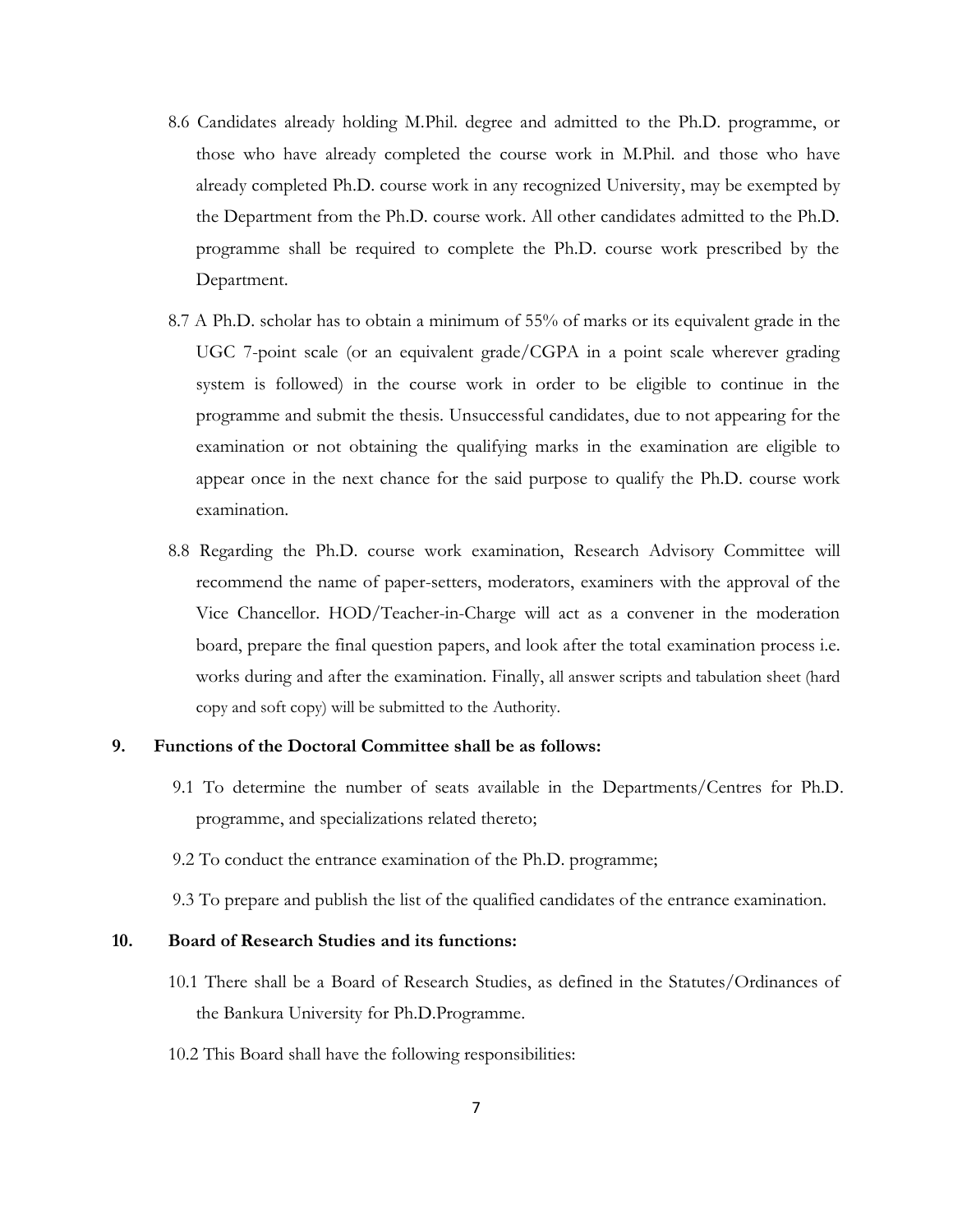To prepare and recommend the names of the Ph.D. candidates for Registration and allot Ph.D. supervisors after reviewing the presentation and *viva voce* relating to the research proposal and finalizing the topic and title of research.

To recommend the name of new / joint supervisor(s) in case of death / resignation / retirement of the supervisor.

To frame / revise all courses / modules of coursework for Ph. D. programme which has to be subsequently approved by the Vice Chancellor.

To perform any other duties related to admission to the research programmes as desired by the University authority.

#### **11**. **Research Advisory Committee and its Functions:**

- 11.1. There shall be a 03 (Three) member Research Advisory Committee for each Ph.D. scholar. The members of the Research Advisory Committee shall be -
	- a) The Research Supervisor/Co-Supervisor of the Scholar, who shallalso be the Convener of this Committee.
	- b) The Head of the Department concerned/ T.I.C.
	- c) An expert from department concerned or allied/relevant department(s) of the

University to be nominated by the Board of Research Studies from the Panel of

03 (Three) members submitted by the Research Supervisor in consultation with

the Head of the Department.

11.2. This Committee shall have the following responsibilities:

a) To guide the research scholar to develop the study design and methodology of research and identify the course(s) that he/she may have to do.

b) To periodically review and assist in the progress of the research work of the research scholar.

c) To recommend the name of the Paper Setter(s), Examiner(s) for Ph.D. Course work Examination.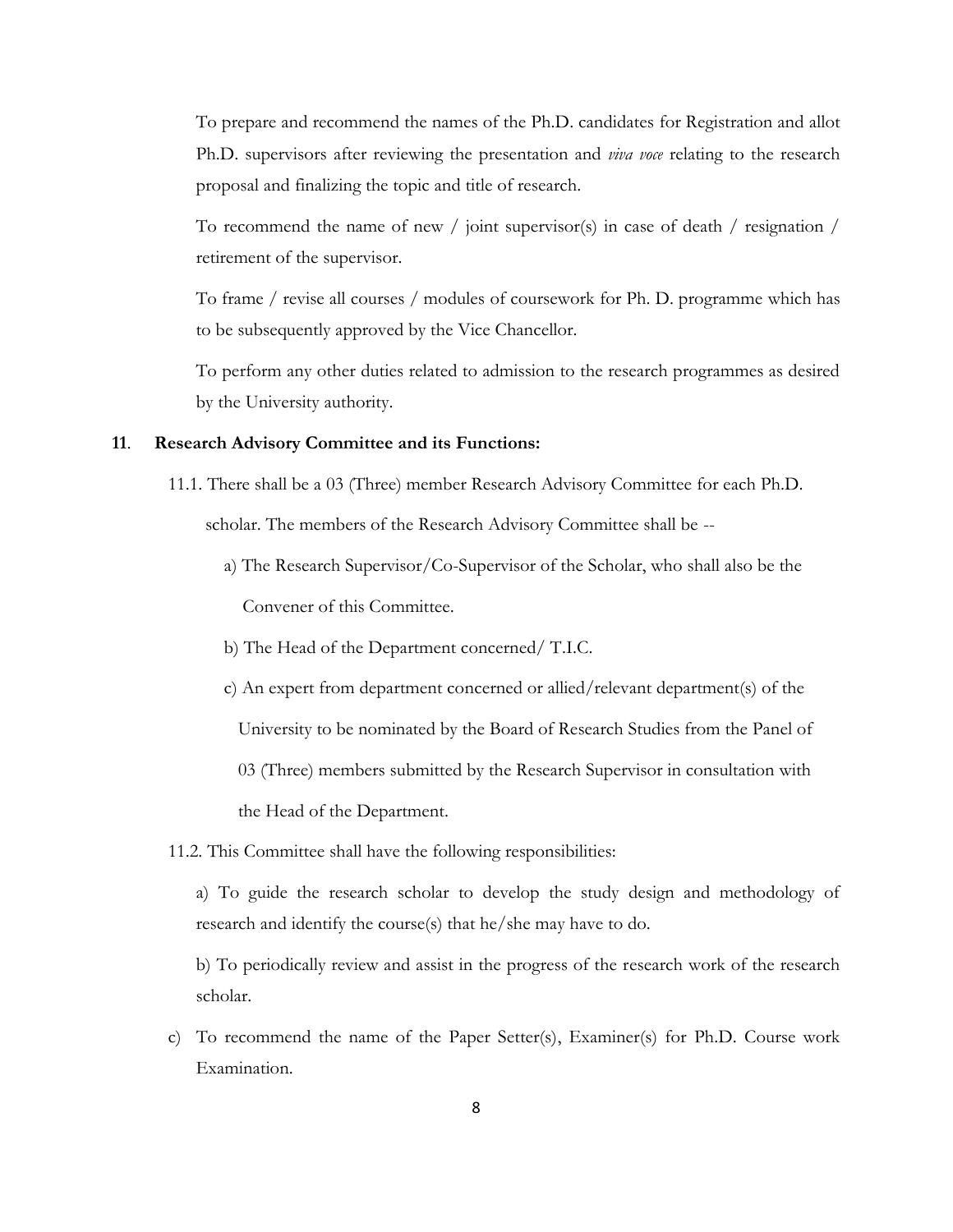- d) To finalize the result of Ph.D Course work Examination and submit to the appropriate authority.
- 11.3 A research scholar shall appear before the Research Advisory Committee once in six months to make a presentation of the progress of his/her work for evaluation and further guidance. The six monthly progress reports shall be submitted by the Research Advisory Committee to the Institution/College with a copy to the research scholar.
- 11.4 In case the progress of the research scholar is unsatisfactory, the Research Advisory Committee shall record the reasons for the same and suggest corrective measures. If the research scholar fails to implement these corrective measures, the Research Advisory Committee may recommend to the Institution/College, with specific reasons, for cancellation of the registration of the research scholar.

11.5 On the basis of the recommendation of the Research Advisory Committee, the authority concerned will issue the course work completion certificate to the candidate concerned.

## **12. Evaluation and Assessment Methods, minimum standards/credits for award of the degree, etc.:**

- 12.1 Prior to the submission of the thesis, the scholar shall make at least one presentation in the Department before the Research Advisory Committee of the Institution concerned, which shall also be open to all faculty members, other research scholars and students. The feedback and comments obtained from them may be suitably incorporated into the thesis in consultation with the Research Advisory Committee.
- 12.2 Ph.D. scholars must publish at least one (1) research paper in arefereed journal and make two paper presentations in conferences/seminars before the submission of the thesis for adjudication, and produce evidence for the same in the form of presentation certificates and/or reprints.
- 12.3 The University shall evolve a mechanism using well developed software and gadgets to detect plagiarism and other forms of academic dishonesty. While submitting for evaluation, the thesis shall have an undertaking from the research scholar and a certificate from the Research Supervisor attesting to the originality of the work, vouching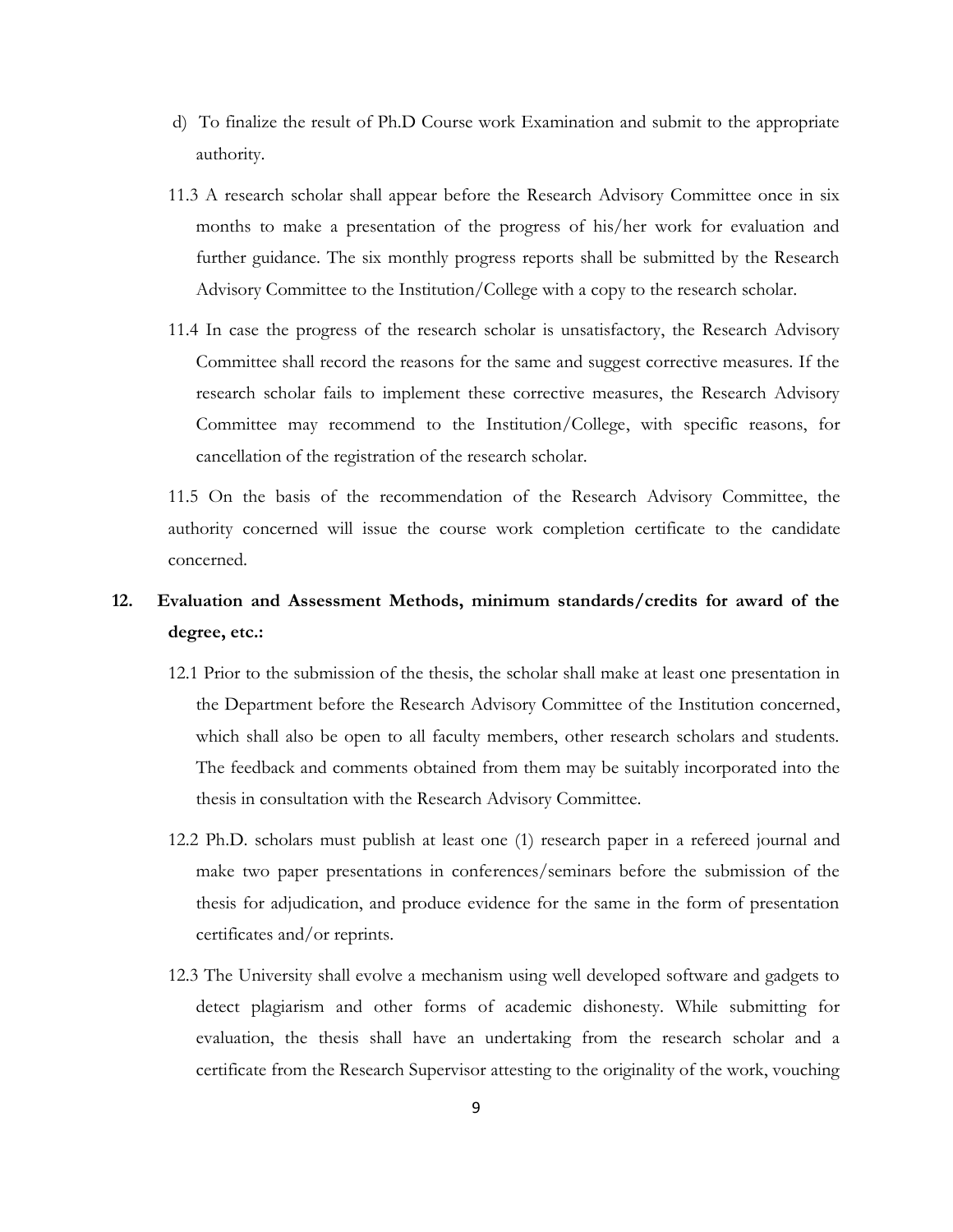that there is no plagiarism and that the work has not been submitted for the award of any other degree/diploma of the same Institution where the work was carried out, or to any other Institution.

12.4 The Ph.D. thesis submitted by a research scholar shall be evaluated by his/her Research Supervisor and at least two external examiners nominated by the Vice Chancellor (not below the rank of Professor/Scientist Grade E or its equivalent who have their expertise on the relevant field of research work) out of a list submitted by the supervisor(s), if any, of whom one examiner shall be from outside the state or may be from outside the country. The *viva voce*, based among other things, on the critiques given in the evaluation report, shall be conducted by the Research Supervisor and at least one of the two external examiners, and shall be open to be attended by Members of the Research Advisory Committee, all faculty members of the Department, other research scholars and other interested experts/researchers.

The thesis submitted by a candidate not attached to any supervisor will be examined by three external experts of which at least one expert shall be from outside the state or may be from outside the country.

- 12.5 The public *viva voce* of the research scholar to defend the thesis shall be conducted only if the evaluation report(s) of the external examiner(s) on the thesis is/are satisfactory and include a specific recommendation for conducting the *viva voce* examination. If the evaluation report of the external examiner on the thesis is unsatisfactory and does not recommend *viva voce*, the Institution shall send the thesis to another external examiner out of the approved panel of examiners and the *viva voce* examination shall be held only if the report of the latest examiner is satisfactory. If the report of the latest examiner is also unsatisfactory, the thesis shall be rejected and the research scholar shall be declared ineligible for the award of the degree.
- 12.6 The Institutions shall develop appropriate methods so as to complete the entire process of evaluation of Ph.D. thesis within a period of six months from the date of submission of the thesis.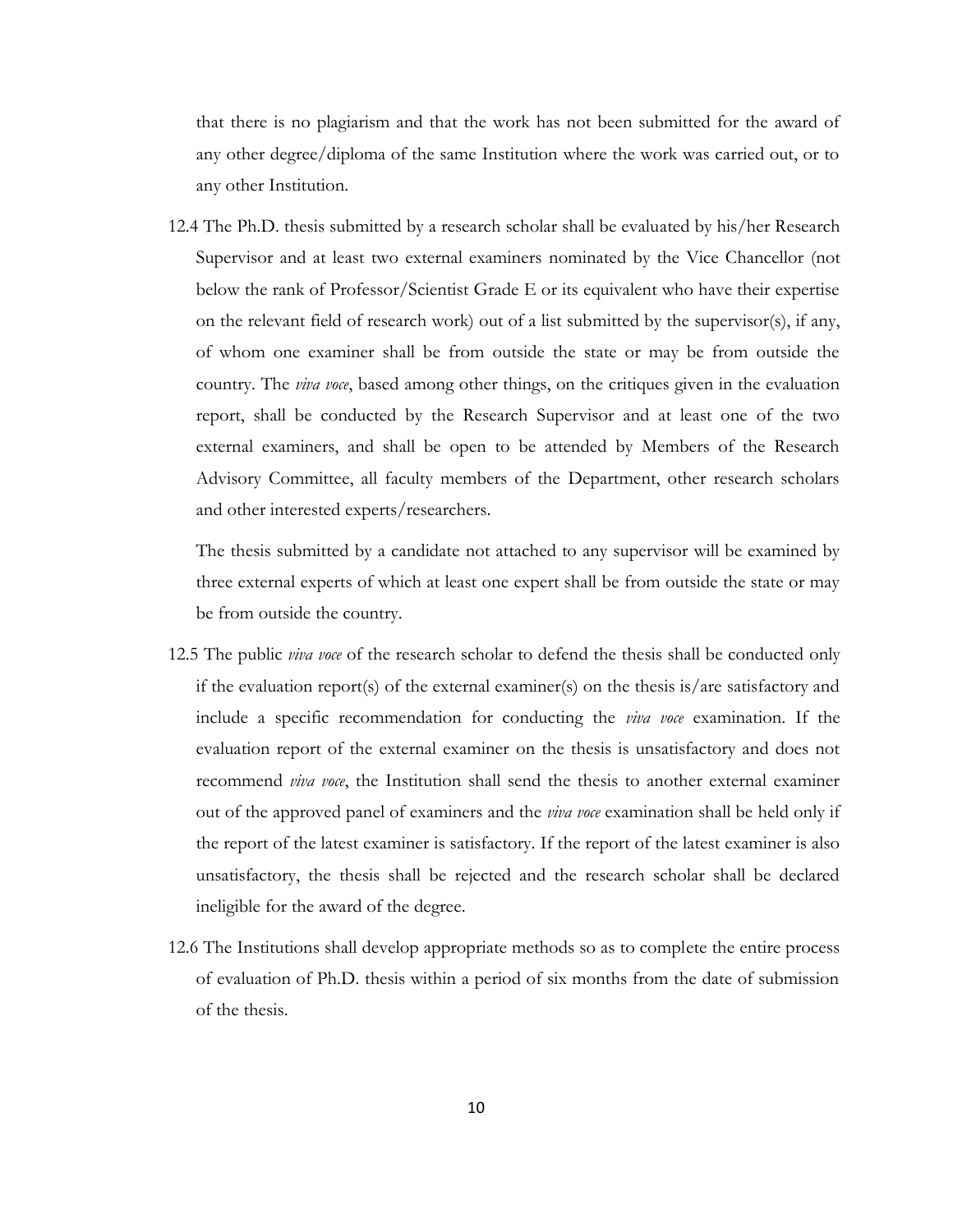12.7 One soft copy of the thesis shall be sent to U.G.C. within three months from the date of award of Ph.D. degree to a candidate and another soft copy of the Ph.D. thesis shall be preserved in the University

**13. Academic, administrative and infrastructure requirement to be fulfilled by Colleges for getting recognition for offering M.Phil./Ph.D. programmes:**

- 13.1 Colleges may be considered eligible to offer Ph.D. programmes only if they satisfy the availability of eligible Research Supervisors, required infrastructure and supporting administrative and research promotion facilities as per these Regulations.
- 13.2 Post-graduate Departments of Colleges, Research laboratories of Government of India/State Government with at least two Ph.D. qualified teachers/scientists/other academic staff in the Department concerned along with required infrastructure, supporting administrative and research promotion facilities as per these Regulations, stipulated under sub-clause 10.3, shall be considered eligible to offer Ph.D. programmes. Colleges should additionally have the necessary recognition by the Institution under which they operate to offer Ph.D. programme.
- 13.3 Colleges with adequate facilities for research as mentioned below alone shall offer Ph. D. programmes:
	- a) In case of science and technology disciplines, exclusive research laboratories with sophisticated equipment as specified by the Institution concerned with provision for adequate space per research scholar along with computer facilities and essential software, and uninterrupted power and water supply;
	- b) Earmarked library resources including latest books, Indian and International journals, e-journals, extended working hours for all disciplines, adequate space for research scholars in the Department/ library for reading, writing and storing study and research materials;
	- c) Colleges may also access the required facilities of the neighbouring Institutions/Colleges, or of those Institutions/Colleges/R&D laboratories/Organizations which have the required facilities.